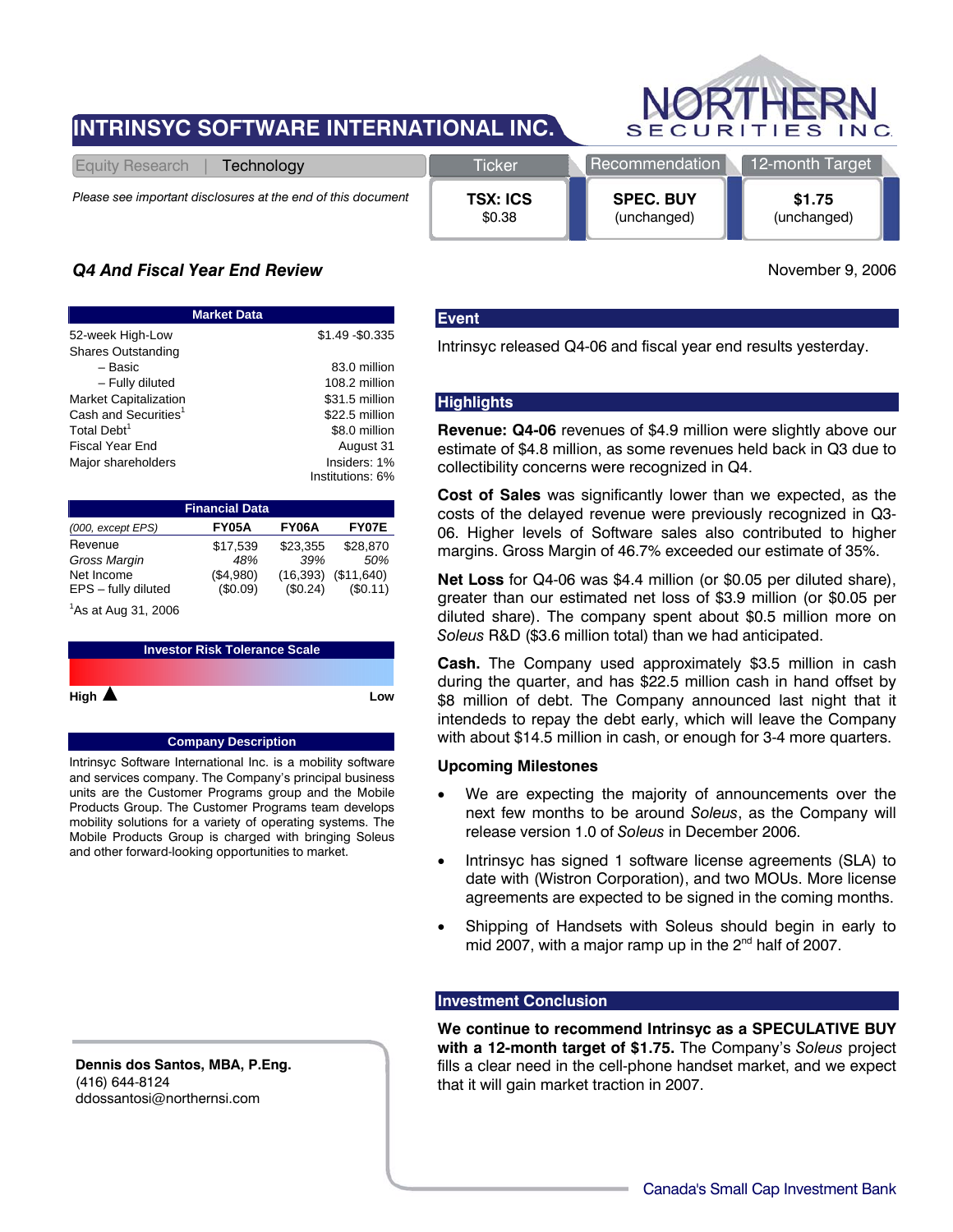# **IMPORTANT DISCLOSURES**



#### November 9, 2006

|                                                                        |                   |              |                                | Price                          | Last             | <b>Market Cap</b> | Shares o/s   | Previous         | 52 Week          |                  |                               |
|------------------------------------------------------------------------|-------------------|--------------|--------------------------------|--------------------------------|------------------|-------------------|--------------|------------------|------------------|------------------|-------------------------------|
| Analyst/Company                                                        | <b>Ticker</b>     | Ex           | Rating                         | <b>Target</b>                  | Price            | (millions)        | (millions)   | Volume           | High             | Low              | <b>Applicable Disclosures</b> |
| Oil and Gas                                                            |                   |              |                                |                                |                  |                   |              |                  |                  |                  |                               |
| Tim Murray, CFA 403-313-5983                                           |                   |              |                                |                                |                  |                   |              |                  |                  |                  |                               |
| Gentry Resources Ltd.                                                  | GNY               | T            | Buy                            | \$7.00                         | \$4.59           | \$177             | 38.6         | 46,150           | \$6.75           | \$4.25           | 8                             |
| Endev Energy Inc.                                                      | <b>ENE</b>        | T            | <b>StrB</b>                    | \$2.25                         | \$1.35           | \$120             | 88.9         | 31,767           | \$2.30           | \$1.21           | 8                             |
| Grand Banks Energy Corp.                                               | GBE               | $\vee$       | Buy                            | \$2.20                         | \$1.68           | \$50              | 29.8         | 13,900           | \$2.19           | \$1.48           | 8                             |
| Trafalgar Energy Ltd.                                                  | <b>TFL</b>        | $\mathsf{T}$ | Buy                            | \$4.80                         | \$4.10           | \$46              | 11.3         | 22,214           | \$4.60           | \$3.27           | 8                             |
| AltaCanada Energy Corp.                                                | ANG<br><b>VRO</b> | $\vee$       | Buy                            | \$0.75                         | \$0.55           | \$33              | 60.4         | 60,000           | \$0.89           | \$0.47           | 8                             |
| Vero Energy Inc.<br>Bulldog Resources Inc.                             | <b>BD</b>         | T<br>T       | <b>REVIEW</b><br><b>REVIEW</b> | <b>REVIEW</b><br><b>REVIEW</b> | \$5.30<br>\$4.41 | \$137<br>\$110    | 25.9<br>25.0 | 80.557<br>54,125 | \$7.18<br>\$4.50 | \$4.02<br>\$1.02 |                               |
| Choice Resources Corp.                                                 | CZE               | $\vee$       | <b>REVIEW</b>                  | <b>REVIEW</b>                  | \$0.65           | \$44              | 67.6         | 228,901          | \$1.24           | \$0.58           |                               |
| The Buffalo Oil Corp.                                                  | <b>BFO</b>        | $\vee$       | <b>REVIEW</b>                  | <b>REVIEW</b>                  | \$1.78           | \$32              | 17.8         | 95,719           | \$2.15           | \$1.40           | 1                             |
|                                                                        |                   |              |                                |                                |                  |                   |              |                  |                  |                  |                               |
| <b>Metals and Mining</b>                                               |                   |              |                                |                                |                  |                   |              |                  |                  |                  |                               |
| Jeremy Link, M.Eng 416-644-8133                                        |                   |              |                                |                                |                  |                   |              |                  |                  |                  |                               |
| Khan Resources Inc.                                                    | KRI               | $\mathsf{T}$ | SpecB                          | \$2.70                         | \$2.79           | \$114             | 41.0         | 270,450          | \$3.08           | \$1.11           |                               |
| Acero-Martin Explorations Inc.                                         | <b>ASD</b>        | $\vee$       | SpecB                          | \$1.06                         | \$0.68           | \$26              | 38.1         | 145,600          | \$1.33           | \$0.42           |                               |
| Mediterranean Resources Ltd.                                           | <b>MNR</b>        | $\vee$       | SpecB                          | \$0.87                         | \$0.35           | \$14              | 39.3         | 716,524          | \$0.57           | \$0.20           | 1,2                           |
| Constellation Copper Corp.                                             | CCU               | T            | <b>REVIEW</b>                  | <b>REVIEW</b>                  | \$1.90           | \$319             | 168.1        | 475,130          | \$3.02           | \$1.06           | $\mathbf{1}$                  |
| Frontera Copper Corp.                                                  | <b>FCC</b>        | $\top$       | <b>REVIEW</b>                  | <b>REVIEW</b>                  | \$4.84           | \$234             | 48.4         | 90,850           | \$5.75           | \$1.93           |                               |
| Acadian Gold Corp.                                                     | <b>ADA</b>        | V            | <b>REVIEW</b>                  | <b>REVIEW</b>                  | \$0.68           | \$62              | 91.8         | 2,497,540        | \$0.75           | \$0.20           | $\mathbf{1}$                  |
| International PBX Ventures Ltd.                                        | <b>PBX</b>        | $\vee$       | <b>REVIEW</b>                  | <b>REVIEW</b>                  | \$0.39           | \$20              | 50.6         | 115,434          | \$0.82           | \$0.37           |                               |
| Forest Gate Resources Ltd.                                             | <b>FGT</b>        | V            | <b>REVIEW</b>                  | <b>REVIEW</b>                  | \$0.16           | \$13              | 81.7         | 319,000          | \$0.48           | \$0.15           | $\overline{1}$                |
| Zaruma Resources Inc.                                                  | ZMR               | T            | <b>REVIEW</b>                  | <b>REVIEW</b>                  | \$0.12           | \$11              | 93.8         | 48,000           | \$0.24           | \$0.06           | $\mathbf{1}$                  |
| <b>Energy Services</b>                                                 |                   |              |                                |                                |                  |                   |              |                  |                  |                  |                               |
| Marcel Brichon, CFA, FCSI, 604-668-1888                                |                   |              |                                |                                |                  |                   |              |                  |                  |                  |                               |
| Divestco Inc.                                                          | <b>DVT</b>        | $\mathsf{T}$ | <b>StrB</b>                    | \$10.00                        | \$3.65           | \$125             | 34.2         | 342,484          | \$7.00           | \$2.43           | 1,8                           |
| Pulse Data Inc.                                                        | <b>PSD</b>        | T            | Hold                           | \$2.80                         | \$2.52           | \$119             | 47.4         | 111,517          | \$3.39           | \$2.10           | 8                             |
| BlueGrouse Seismic Solutions Ltd.                                      | <b>BGH</b>        | $\vee$       | SpecB                          | \$4.25                         | \$1.66           | \$23              | 13.8         | 8,300            | \$2.90           | \$1.25           | 8                             |
| Kelman Technologies Inc.                                               | KTI               | T            | SpecB                          | \$0.60                         | \$0.26           | \$11              | 41.6         | 32,600           | \$0.57           | \$0.21           |                               |
| Dalmac Energy Inc.                                                     | DAL               | V            | <b>StrB</b>                    | \$2.25                         | \$0.63           | \$8               | 12.4         | 1,000            | \$1.60           | \$0.50           | 8                             |
| <b>Special Situations</b>                                              |                   |              |                                |                                |                  |                   |              |                  |                  |                  |                               |
| Marcel Brichon, CFA, FCSI, 604-668-1888                                |                   |              |                                |                                |                  |                   |              |                  |                  |                  |                               |
| Carmanah Technologies Corp.                                            | <b>CMH</b>        | $\top$       | Buy                            | \$3.50                         | \$3.35           | \$141             | 42.2         | 25,893           | \$4.19           | \$2.55           | 8                             |
| Wellpoint Systems Inc.                                                 | <b>WPS</b>        | V            | <b>StrB</b>                    | \$1.11                         | \$0.37           | \$13              | 35.2         | 41,500           | \$0.69           | \$0.23           | 1,2,8                         |
| AccelRate Power Systems Inc.                                           | <b>APS</b>        | $\vee$       | Hold                           | \$0.45                         | \$0.25           | \$6               | 25.3         | 83,500           | \$1.15           | \$0.20           | 8                             |
| International Technologies Corp.                                       | ITI               | $\vee$       | <b>StrB</b>                    | \$1.20                         | \$0.37           | \$6               | 17.0         | 800              | \$0.62           | \$0.33           |                               |
| Brill, MBA, CFA, 416-644-8164                                          |                   |              |                                |                                |                  |                   |              |                  |                  |                  |                               |
| Stella-Jones Inc.                                                      | SJ                | $\top$       | Buy                            | \$29.40                        | \$27.50          | \$338             | 12.3         | 3,225            | \$29.00          | \$11.55          | 8                             |
| Altus Group Income Fund                                                | AIF-U             | T            | <b>REVIEW</b>                  | <b>REVIEW</b>                  | \$11.21          | \$118             | 10.5         | 9,211            | \$15.90          | \$10.01          | 7,8                           |
| Century II Holdings                                                    | CН                | T            | <b>StrB</b>                    | \$9.25                         | \$6.38           | \$73              | 11.4         | 7,200            | \$8.43           | \$3.25           | 6,7                           |
| Automated Benefits Corp.                                               | <b>AUT</b>        | $\vee$       | SpecB                          | \$0.90                         | \$0.20           | \$18              | 88.0         | 99,500           | \$0.57           | \$0.20           | 1,7,8                         |
|                                                                        |                   |              |                                |                                |                  |                   |              |                  |                  |                  |                               |
| <b>Retail &amp; Consumer Products</b><br>Sarah C. Alemao, 416-644-8179 |                   |              |                                |                                |                  |                   |              |                  |                  |                  |                               |
| MEGA Brands Inc.                                                       | MB                | Т            | <b>StrB</b>                    | \$33.00                        | \$25.60          | \$825             | 32.2         | 24,161           | \$29.75          | \$20.25          | 8                             |
| Le Chateau Inc.                                                        | CTU/A             | $\top$       | Buy                            | \$46.00                        | \$41.80          | \$259             | 6.2          | 400              | \$59.40          | \$36.00          | 8                             |
| La Senza Corp.                                                         | LSZ               | T            | <b>StrB</b>                    | \$38.00                        | \$32.10          | \$449             | 14.0         | 8,560            | \$32.99          | \$17.80          | 8                             |
| Hart Stores Inc.                                                       | <b>HIS</b>        | T            | Buy                            | \$5.60                         | \$5.45           | \$74              | 13.5         | 300              | \$5.88           | \$3.46           | 8                             |
| West 49 Inc.                                                           | <b>WXX</b>        | T            | Hold                           | \$1.25                         | \$0.86           | \$54              | 63.1         | 83,980           | \$1.90           | \$0.81           | 1,8                           |
| Brick Brewing Co. Ltd.                                                 | <b>BRB</b>        | T            | Hold                           | \$2.30                         | \$2.28           | \$51              | 22.4         | 2,950            | \$2.55           | \$2.05           | 8                             |
| Liquidation World Inc.                                                 | LQW               | T            | Buy                            | \$7.80                         | \$7.25           | \$60              | 8.3          | 7,880            | \$7.45           | \$2.80           |                               |
|                                                                        |                   |              |                                |                                |                  |                   |              |                  |                  |                  |                               |
| <b>Technology</b><br>Dennis dos Santos, P. Eng, MBA, 416-644-8124      |                   |              |                                |                                |                  |                   |              |                  |                  |                  |                               |
| DALSA Corp.                                                            | <b>DSA</b>        | T            | <b>StrB</b>                    | \$20.00                        | \$12.01          | \$227             | 18.9         | 204,255          | \$16.34 \$11.50  |                  |                               |
| Absolute Software Corp.                                                | ABT               | T            | Hold                           | \$6.50                         | \$7.89           | \$175             | 22.2         | 91,420           | \$7.90           | \$2.63           | 8                             |
| Intrinsyc Software International Inc.                                  | ICS               | T            | SpecB                          | \$1.75                         | \$0.38           | \$32              | 83.0         | 92,020           | \$1.49           | \$0.34           |                               |
| Route1 Inc.                                                            | <b>ROI</b>        | $\vee$       | SpecB                          | \$0.30                         | \$0.13           | \$22              | 176.4        | 559,700          | \$0.35           | \$0.07           | 8                             |
| The Medipattern Corp.                                                  | <b>MKI</b>        | V            | SpecB                          | \$1.40                         | \$0.40           | \$15              | 37.5         | 5,000            | \$0.78           | \$0.40           | 8                             |
| ComnetiX Inc.                                                          | <b>CXI</b>        | T            | SpecB                          | \$2.25                         | \$0.50           | \$7               | 14.7         | 6,600            | \$2.15           | \$0.45           | 8                             |
|                                                                        |                   |              |                                |                                |                  |                   |              |                  |                  |                  |                               |
| Massimo Voci, 416-644-8129                                             |                   |              |                                |                                |                  |                   |              |                  |                  |                  |                               |
| Sylogist Ltd.                                                          | SYZ               | $\vee$       | SpecB                          | \$3.40                         | \$1.70           | \$31              | 18.0         | 16.000           | \$2.20           | \$1.37           | 8                             |

1. Within the past 12 months, Northern Securities Inc. managed or co-managed a public offering or private placement of securities for the subject company.<br>2. Within the past 12 months, Northern Securities Inc. received com

2. Within the past 12 months, Northern Securities Inc. received compensation for investment banking services from the subject company.

Northern Securities Inc. is currently providing the subject company with investment banking services.

4. Within the past 12 months, Northern Securities Inc. received compensation for products or services other than investment banking services from the subject company.<br>5. Northern Securities Inc. is currently providing the

5. Northern Securities Inc. is currently providing the subject company with non-securities services.<br>6. Northern Securities Inc. and its affiliates collectively beneficially own 1% or more of the equity se

6. Northern Securities Inc. and its affiliates collectively beneficially own 1% or more of the equity securities of the subject company.

7 The research analyst/associate or a member of the research analyst/associate's household has a long or short position in the shares of the subject company. The research analyst has visited the material operations of the subject company.

9. The subject company provided a portion of the transportation and accommodation costs incurred during the visit of the material operations.